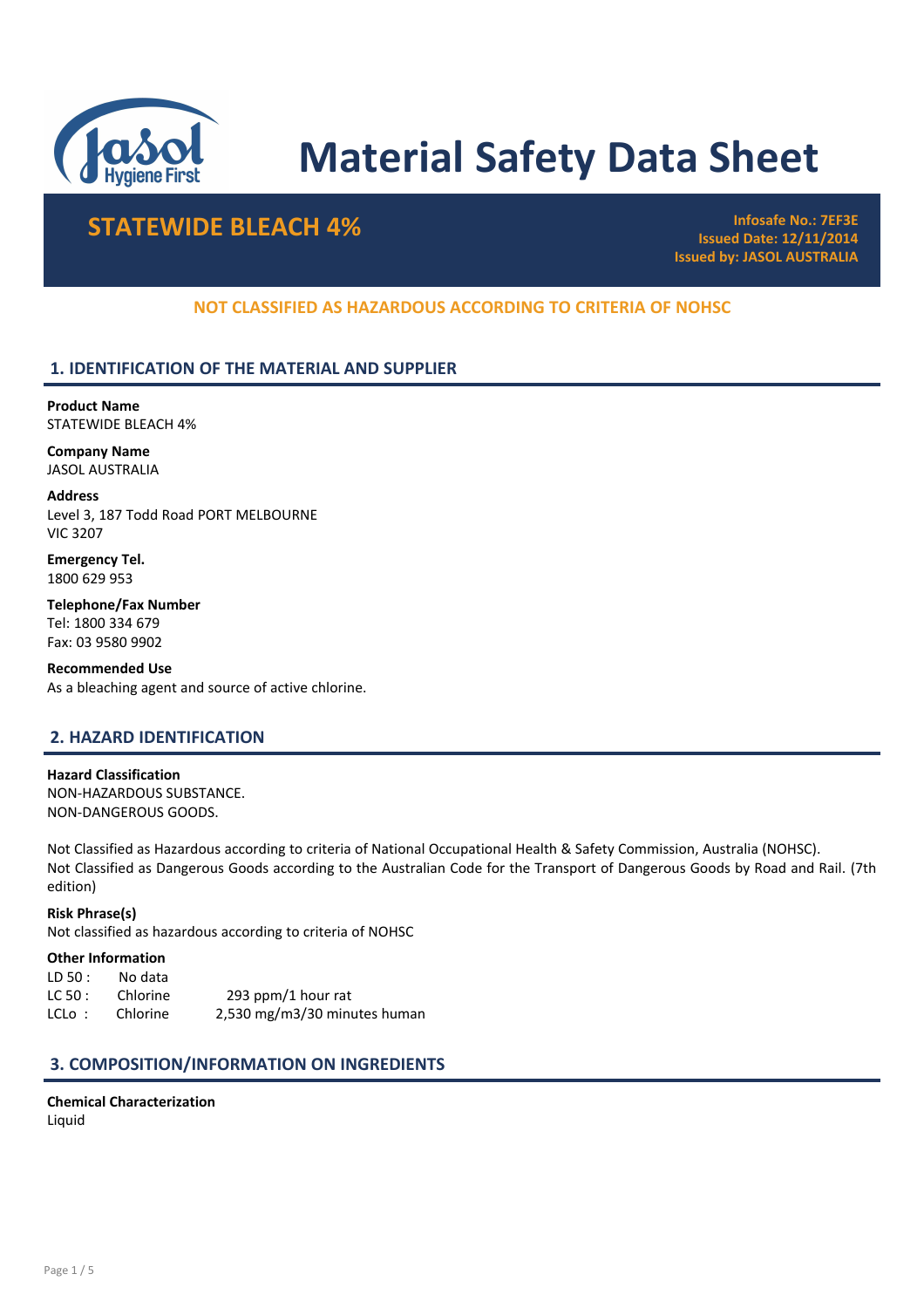## Ingredients

| <b>Name</b>                                      | <b>CAS</b>   | <b>Proportion</b> |
|--------------------------------------------------|--------------|-------------------|
| Sodium hypochlorite                              | 7681-52-9    | $0-5%$            |
| Water                                            | 7732-18-5    | 60-100 %          |
| Other ingredients determined not to be hazardous | Not Required | $0-10%$           |

## 4. FIRST-AID MEASURES

## Inhalation

Remove from exposure, rest and keep warm. In severe cases, obtain medical attention.

## Ingestion

Immediately rinse mouth with water. Do NOT induce vomiting. Slowly give water to drink. Seek medical assistance.

## Skin

If skin contact occurs, remove contaminated clothing and wash skin thoroughly. If swelling, redness, blistering, or irritation occurs seek medical advice.

## Eye

If in eyes, hold eyes upen, flood with water for at least 15 minutes and see a doctor.

## First Aid Facilities

Eye wash station and normal washroom facilities.

## Advice to Doctor

Product is a solution of sodium hypochlorite. If swallowed, may lead to fall in blood pressure. Treat with antacids to neutralise hypochlorous acid formed in the stomach, then as for alkaline materials. Onset of pulmonary oedema, following inhalation overexposure, may be delayed. Treat symptomatically. Contact Poisons Information Centre.

## Symptoms and Effects

No adverse health effects expected if the product is handled in accordance with this MSDS and the product label.

## 5. FIRE-FIGHTING MEASURES

## Suitable Extinguishing Media

Use extinguishing media appropriate to surrounding fire.

#### Hazards from Combustion Products

Chlorine, water vapour, sodium hydroxide, sodium carbonate, sodium chloride.

## Specific Methods

In case of small fire/explosion use water. In case of major emergency use PPE: breathing apparatus and protective gloves.

## Specific Hazards

May form explosive products with primary aliphatic or aromatic amines, methanol and with nitrites. Contact with acids will generate chlorine, a toxic and corrosive gas. May react vigorously or violently with oxidising agents, reducing agents and metal salts.

#### Other Information

Avoid contact with coloured fabric as Chlorine may bleach colour out. May give off dangerous gas if mixed with other products.

## 6. ACCIDENTAL RELEASE MEASURES

## Spills & Disposal

Disposal of small spillages only. For large spillages liquids should be contained using sand or earth, and both liquids and solids then transferred to salvage containers. Residues should be treated as for small spillages. CAUTION: Before dealing with spillage take necessary protective measures, inform others to keep at a safe distance and, for flammable materials, shut off all possible sources of ignition. If local regulations permit, mop up with plenty of water and run to waste, diluting greatly with running water. Otherwise absorb on inert absorbent, transfer to sealed container and arrange removal by disposals company. Wash site of spillage thoroughly with water and detergent. Ventilate area to dispel any residual vapours.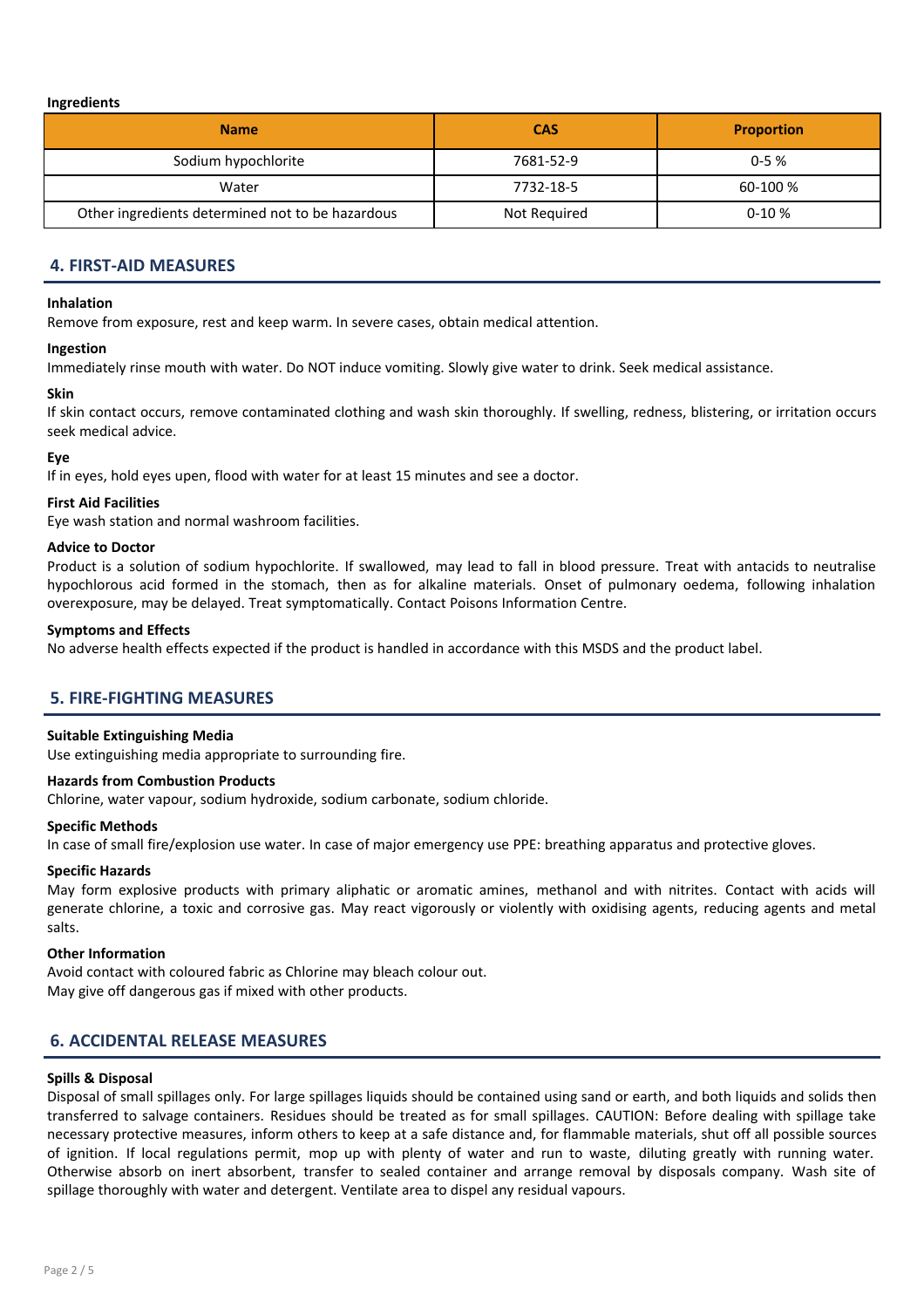## 7. HANDLING AND STORAGE

## Conditions for Safe Storage

Store in a cool, well ventilated place, out of reach of children. Large quantities should be stored in a bunded dangerous goods store. Store in original container. Never store in unlined metal containers. Keep container tightly closed. Keep out of direct sunlight. Keep away from combustible materials. Keep away from acids. Keep away from metals and their salts. Keep away from aliphatic and aromatic amines. Keep away from methanol and nitrites. Keep away from oxidising and reducing agents. Prevent vapours from collecting in enclosed spaces. Protect from physical damage. Clean up all spills and splashes promptly; avoid secondary accidents.

## 8. EXPOSURE CONTROLS/PERSONAL PROTECTION

## National Exposure Standards

No Exposure Limit Established

## Engineering Controls

Prevent direct contact with metals. Local mechanical exhaust/extraction usually required to keep airborne contamination as low as possible.

## Personal Protective Equipment

Prevent contact with the eyes. Avoid contact with the skin. Avoid breathing the vapours. Personal protection to be selected from those recommended below, as appropriate to mode of use, quantity handled and degree of hazard:-

Safety glasses

Gloves, rubber or plastic

Always maintain a high level of personal hygiene when using cleaning chemicals. That is wash hands before eating, drinking, smoking or using the toilet.

## 9. PHYSICAL AND CHEMICAL PROPERTIES

## Form

Liquid

#### Appearance

Clear, almost colourless, mobile liquid. May become yellow on long storage. Miscible with water in all proportions. pH is alkaline.

#### Odour

Smell of lemon and chlorine.

Boiling Point 100C

Solubility in Water Miscible with water in all proportions.

Specific Gravity 1.1

pH Value 11.5 - 12.5

Vapour Pressure Not available.

Colour

Clear pale yellow.

Flash Point None

Flammability Not flammable. Moderate oxidiser.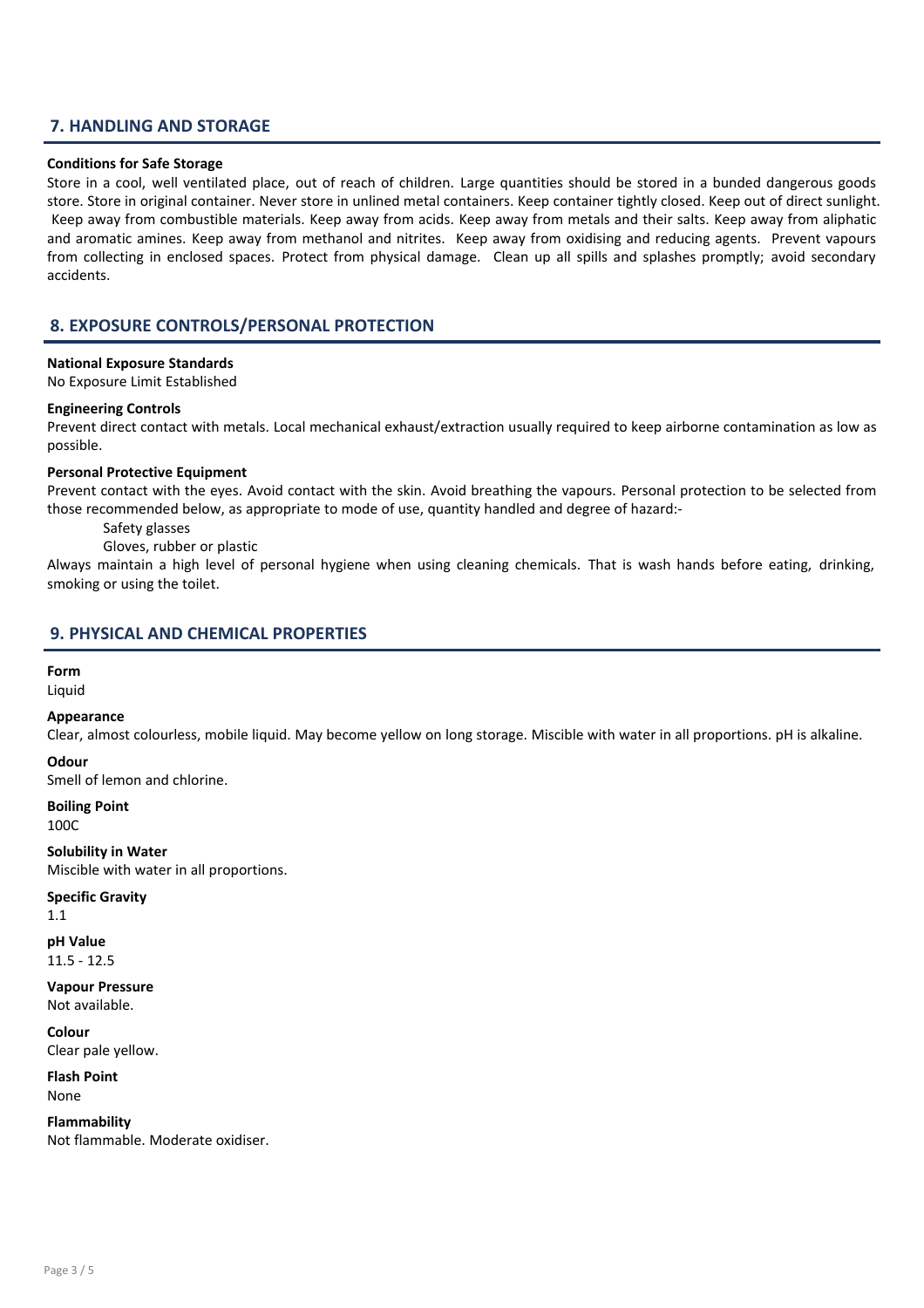## Other Information

Oxidiser. Contact with combustible material may cause fire. Contact with acids will generate chlorine, a toxic and corrosive gas. May react violently with reducing agents. Can react with primary aliphatic and aromatic amines, methanol and nitrites to give explosive products. May react vigorously with oxidising agents. Incompatible with most metals. Will decompose on standing, generating chlorine. Decomposition will be accelerated by contamination and by exposure to sun light. May react vigorously with peroxides and metal salts. On long storage, may generate pressure inside sealed containers. Open cautiously.

## 10. STABILITY AND REACTIVITY

## Chemical Stability

Stable under normal use conditons.

#### Hazardous Decomposition Products

Decomposes on heating to emit toxic fumes. Heating can cause expansion of containers or decomposition leading to violent rupture of containers. Reacts vigorously with acids to produce dangerous levels of gaseous chlorine. Reacts with amines, ammonium salts, aziridine, methanol, phenylacetonitrile, metal salts, peroxides and reducing agents.

#### Hazardous Reactions

My form toxic oxides of Chlorine if involved in a fire.

## 11. TOXICOLOGICAL INFORMATION

#### Inhalation

Inhalation of chlorine gas at 1 ppm will irritate the mouth, nose and throat. Above 1.3 ppm, vapours may cause coughing and difficulty breathing. Risk of delayed onset of pulmonary oedema (fluid in the lungs).

#### Ingestion

Will cause irritation and corrosion of the mouth, throat and gastrointestinal system. May cause pain and vomiting.

#### Skin

Short contact may cause irritation. On longer contact risk of chemical burns.

#### Eye

Severe irritant. Risk of permanent damage.

#### Chronic Effects

Repeated skin contact may lead to dermatitis or 'chloracne'. Repeated, low level exposure to chlorine vapours may cause corrosion of the teeth.

## 12. ECOLOGICAL INFORMATION

#### Environmental Protection

Avoid contaminating waterways, drains, sewers, or ground.

## 13. DISPOSAL CONSIDERATIONS

#### Waste Disposal

Land fill, sewer (small quantities). Refer to Land Waste Management Authority in your State.

## 14. TRANSPORT INFORMATION

Transport Information Non regulated

U.N. Number None Allocated

Proper Shipping Name None Allocated

DG Class None Allocated